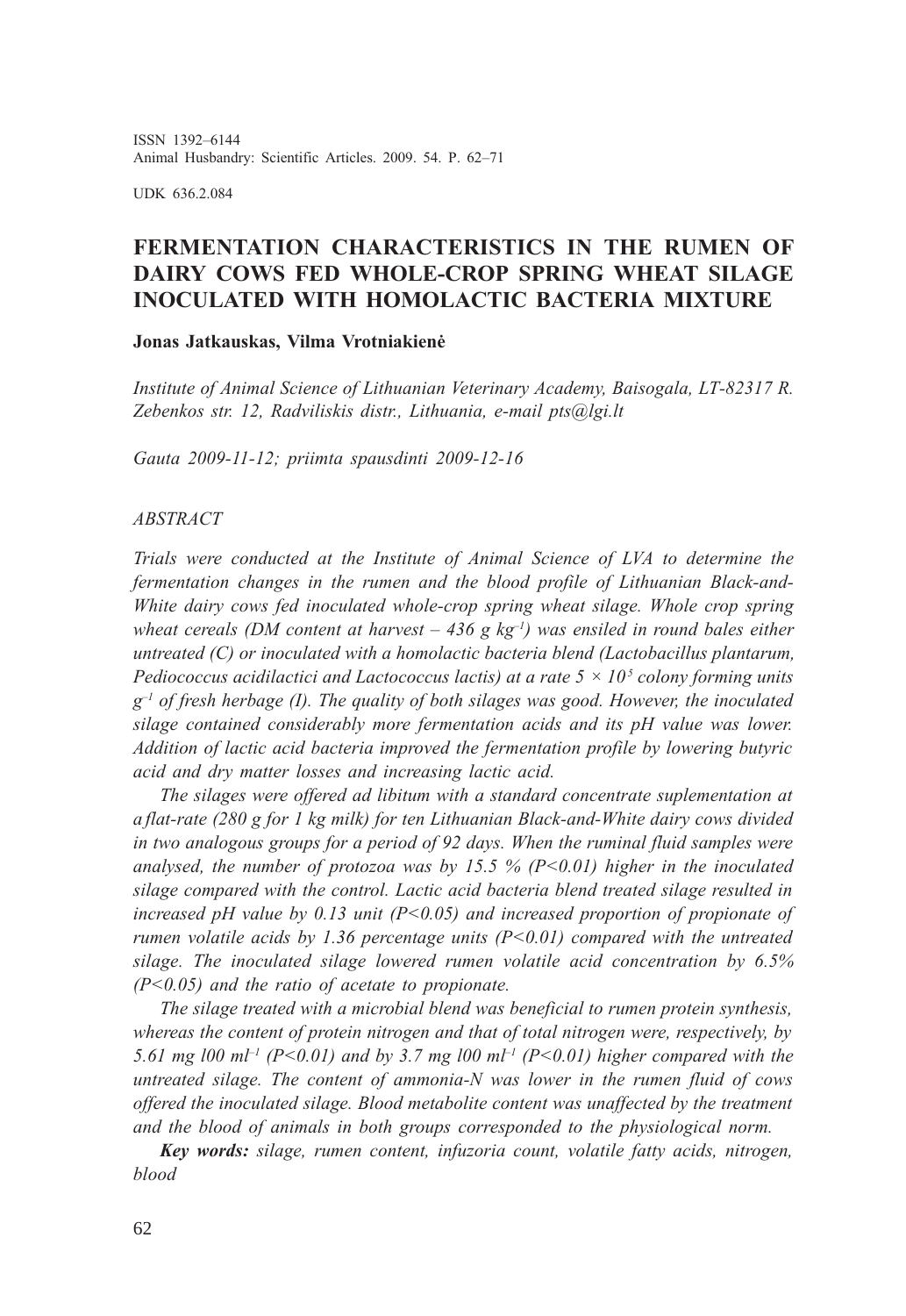## INTRODUCTION

Silage, which is a forage preserved through lactic acid fermentation, is a major component in the diets of dairy cattle. Inoculants, comprising mainly lactic acid bacteria (LAB), are used as silage additives to improve preservation efficiency. They are used because of their efficient utilization of the water-soluble carbohydrates of the crop, intensive production of lactic acid, and rapid reduction of pH [23]. As a result, the pH decreases and the forage is preserved [14]. Although successful fermentation of forages is affected by a variety of factors, it has been proposed that inoculation with at least  $10<sup>5</sup>$ lactic acid bacteria/g forage is needed to ensure consistent improvement in fermentation [3, 4].

The use of biological inoculants usually improves silage quality and increases feed intake and animal performance. In some cases, feeding with LAB-treated silage has been observed to affect animal performance; in 25 to 40% of the reviewed studies, feed intake, weight gain, feed efficiency, and/or milk production were improved, and the improvements ranged from 5 to 11% [12, 16]. The cause of the improvement in animal performance following feeding with inoculated silage is unclear, but the results of feeding experiments suggest a possible probiotic effect of the LAB used in inoculants. One hypothesis is that certain LAB strains interact with rumen microorganisms to enhance rumen functionality and animal performance. Such a hypothesis is consistent with Fuller's definition of a probiotic: "Live microbial feed supplement which beneficially affects the host animal by improving its intestinal microbial balance[5]. To affect rumen microflora, LAB ingested by the animals along with the silage would have to survive under rumen conditions.

The cause of improved animal performance is unclear. A considerable number of animal experiments using a single silage inoculant strain, L. plantarum MTD1 were performed in Northern Ireland with grass silage [7, 8, 9]. The majority of these studies reported improved animal performance with silages inoculated with this strain, regardless of fermentation quality. When the inoculant was added to the silage immediately before feeding, there was no significant effect on dry matter (DM), nitrogen, neutral detergent fibre (NDF), or modified acid detergent fibre digestibility [9]. This might suggest that the benefits result from the silage fermentation rather than from effects of the LAB in the rumen itself. By contrast, in a recent study [11], dietary addition of a mixed culture of LAB increased DM intake, liveweight gain and DM digestibility in calves. Rumen pH was lower and lactic acid was higher following LAB feeding. Salawu et al. (2001) found that application of L. plantarum to peawheat silage increased the rate of nitrogen and NDF degradation in the rumen. Malik and Sharma (1998) inoculated rumen fluid (RF) with various microorganisms in the presence of wheat straw and concentrates, and showed that L. acidophilus improved DM and organic matter digestibility in vitro as compared with an untreated control.

The results of some of these studies suggest a possible probiotic effect of LAB used in inoculants for silage, the mechanism of which is yet unclear. One hypothesis is that specific LAB strains interact with rumen microorganisms to enhance rumen functionality and animal performance [22]. Another hypothesis is that LAB which are used as inoculants for silage inhibit detrimental microorganisms in the silage. In this regard, it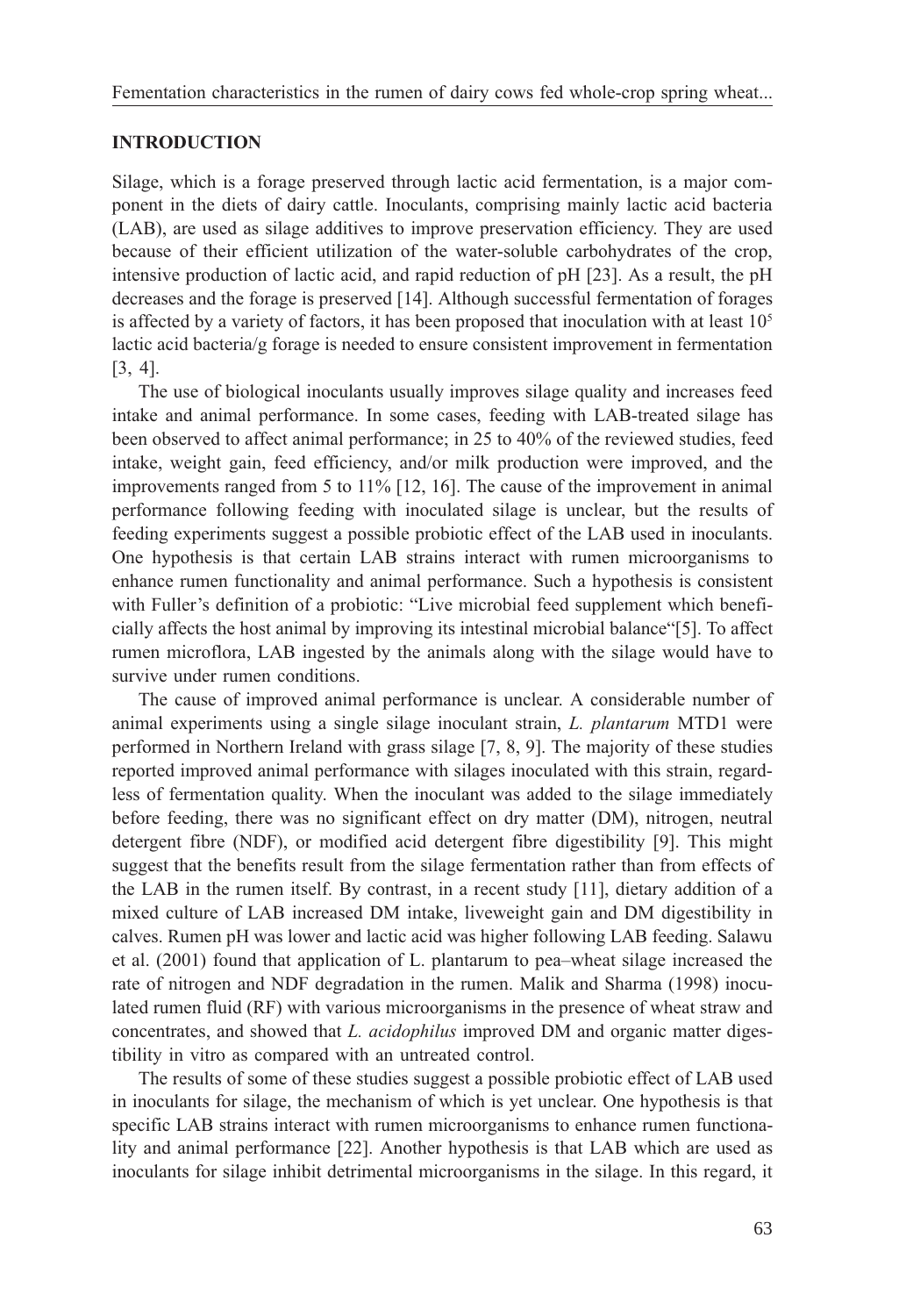is well known that LAB produce a variety of antimicrobial substances such as bacteriocins [17, 21].

This experiment was conducted to study the effects of silage inoculant (blend of LAB- Lactobacillus plantarum, Pediococcus acidilactici and Lactococcus lactis) used for whole-crop spring wheat silage on the rumen fermentation of dairy cows.

## MATERIALS AND METHODS

Two silages were made from one field of whole-crop spring wheat at the medium to hard dough stage of grain. The whole-crop spring wheat dry matter (DM) was 435 g  $kg<sup>-1</sup>$  and it contained crude protein 98, water soluble carbohydrates (WSC) 63 and NDF 491 g kg $^{-1}$  DM, and was ensiled in big bales.

The whole-crop spring wheat was ensiled without any additive (control-C) and with the inoculant containing combination of the lactic acid bacteria  $-$  *Lactobacillus plan*tarum AMY, Pediococcus acidilactici 33-06 and Lactococcus lactis SR3. The concentration of the bacteria in the blend was  $2.5 \times 10^{11}$  cfu/g. The target level of the inoculant addition was 5 x  $10<sup>5</sup>$  colony-forming units (cfu)  $g<sup>-1</sup>$  fresh forage.

In the physiological study ten dairy cows of the Lithuanian Black-and-White breed devided into two analogous groups were used. After three weeks of the pre-experimental period, in the experimental period (92 days) each group consisting of five cows was fed its respective silage ad libitum offered in two meals per day (Table 1). Compound feed to cows was fed individually according to the milk yield (280 g for 1 kg milk). The weight of the offered silage was determined once weekly on two consecutive days and refusals were weighed back and subtracted when calculating daily intake. The amount of compound feed was recorded at each meal. Milking of cows was performed twice daily in the stable.

The rumen fluid was collected from three cows of each group using the pharynx probe with a steel tip in 2 hours after a.m. feeding once in the pre-experimental period and three times in the experimental period. The rumen contents was analyzed for infusoria count per 1 ml fluid in the Fux-Rozenthal chamber, total VFA by distillation with Markgham's apparatus and VFA ratio was determined with the gas chromatograph Chrom-5, pH-value was determined with the pH 526-meter, total nitrogen, protein

| Table 1. Experimental design |                   |                                                                                                                                                                                                                                                                                                                                                                                                                                    |  |  |  |
|------------------------------|-------------------|------------------------------------------------------------------------------------------------------------------------------------------------------------------------------------------------------------------------------------------------------------------------------------------------------------------------------------------------------------------------------------------------------------------------------------|--|--|--|
|                              |                   |                                                                                                                                                                                                                                                                                                                                                                                                                                    |  |  |  |
| Group                        | No. of<br>animals | Feeding pattern                                                                                                                                                                                                                                                                                                                                                                                                                    |  |  |  |
| Control<br>(C)               |                   | Untreated whole-crop summer wheat silage (DM content -429 g $kg^{-1}$ , ME –<br>9.44 MJ kg <sup>-1</sup> DM, crude protein - 93 g kg <sup>-1</sup> DM; pH-4.16; lactic acid $-23.6$ g<br>$kg^{-1}DM$ , acetic acid- 8 g kg <sup>-1</sup> DM, butyric acid - 1.7 g kg <sup>-1</sup> DM; ammonia N -<br>35 g kg <sup>-1</sup> N). Compound feed (72% barley meal, 10% wheat, 15% soybean<br>meal, 3 % vitamin-mineral concentrate).  |  |  |  |
| Experimental                 |                   | Inoculated whole-crop summer wheat silage (DM content -398 g $kg^{-1}$ , ME –<br>9.61 MJ kg <sup>-1</sup> DM, crude protein - 101 g kg <sup>-1</sup> DM; pH-4.07; lactic acid - 37.2 g<br>$kg^{-1}$ DM, acetic acid- 7 g kg <sup>-1</sup> DM, butyric acid – 0.7 g kg <sup>-1</sup> DM; ammonia N -<br>34 g kg <sup>-1</sup> N). Compound feed (72% barley meal, 10% wheat, 15% soybean<br>meal, 3 % vitamin-mineral concentrate). |  |  |  |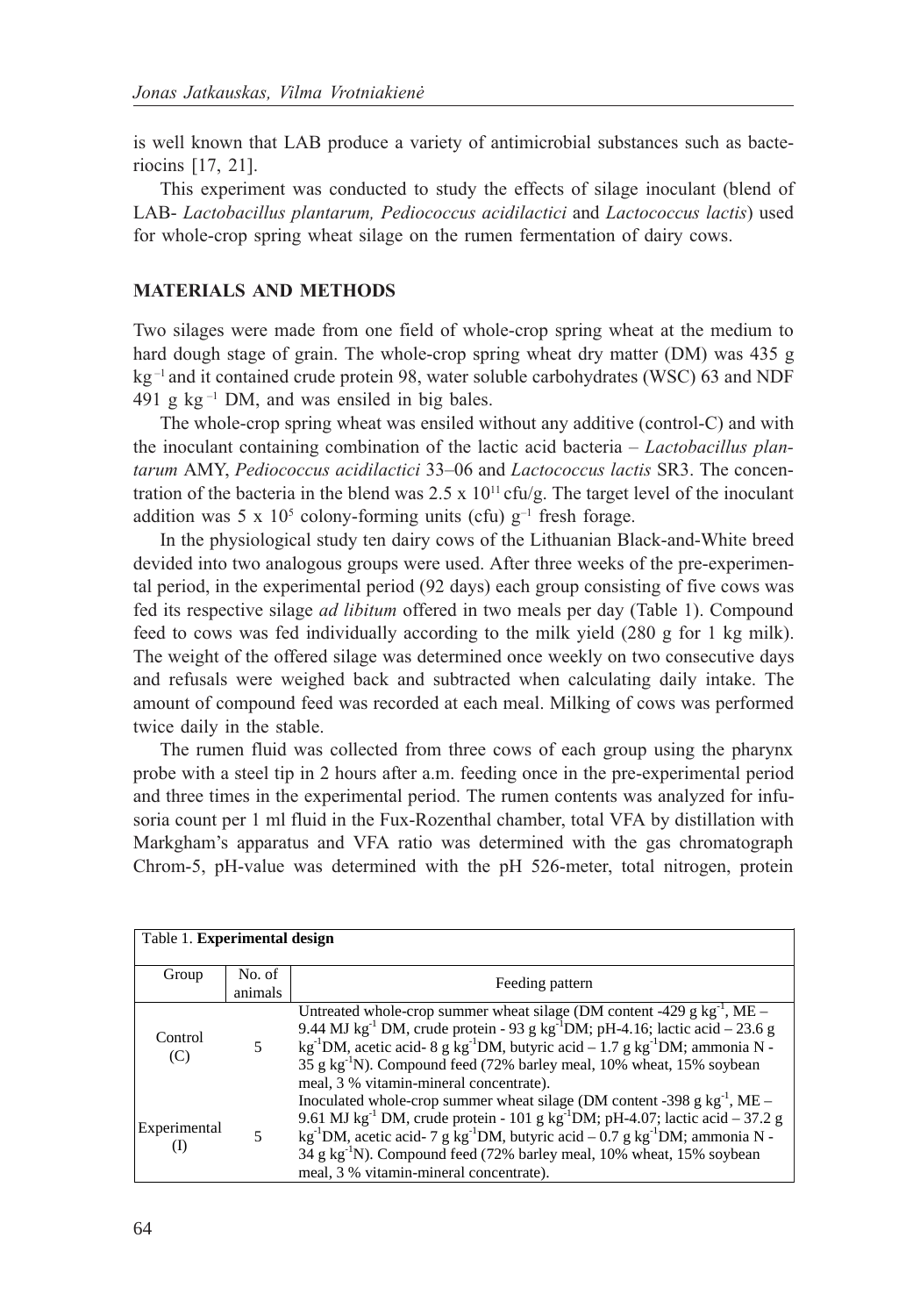nitrogen  $-$  according to the method of Kielahl with apparatus Kieltec System 1002, ammonia  $-$  by the method of Convey and Bright. Blood samples were taken from three cows from each group at the end of the pre-experimental period and at the end of the experimental period. Samples were taken through the indwelling catheters placed in the jungular vein starting 2 hours after morning feeding. Blood samples were analyzed for calcium, phosphorus, total protein, glucose in LVA, Kaunas.

The data were analysed by one-way ANOVA, and a mean comparison by Fisher'PLSD [20].

# RESULTS AND DISCUSSION

The average intake of the untreated silage was 11.3 kg DM cow<sup>-1</sup> day<sup>-1</sup>and inoculation resulted in a higher (by 0.6 kg DM d-cow<sup>-1</sup> day<sup>-1</sup>) intake compared with the untreated silage. Hristov (2002) reported, that the inoculant-treated silage increased silage DM intake by 7% during weeks 4–12 of lactation. However, Saarisalo et al., (2004) found no differences between the inoculated and untreated silages. Energy corrected milk yield was higher by 0.9 kg  $\text{row}^{-1}$  day<sup>-1</sup> with the inoculated silage when compared with the untreated silage (17.7  $vs$  16.8 kg cow<sup>-1</sup> day<sup>-1</sup>).

The rumen fermentation parameters of the cows are shown in Table 2. In the experimental period, the infusoria count in the rumen fluid of cows fed the inoculated silages was on average by 15.5 % (P<0.05) higher than that in the C group and higher by 7.9 % compared with the pre-experimental period. In the experimental period, in the control group the infuzoria count was by 7.41% less than that in pre-experimental period.

Substantial difference in silage pH affected rumen pH for the cows fed the inoculated silage which increased the rumen pH value by  $0.13$  unit (P<0.05). VFA concentration in the course of the whole experimental period was lower in comparison with the untreated silage by  $6.5\%$  (P<0.05). The studies [24] indicated that freeze-dried

| Table 2. Microbiological and biochemical indicators               |                       |                        |                     |          |         |                        |
|-------------------------------------------------------------------|-----------------------|------------------------|---------------------|----------|---------|------------------------|
|                                                                   |                       | At the end of pre-     | Experimental period |          |         | Average in             |
| Item                                                              | Group                 | experimental<br>period | start               | middle   | end     | experimental<br>period |
|                                                                   | C                     | 6.53                   | 6.57                | 6.54     | 6.56    | 6.55                   |
|                                                                   |                       | 6.52                   | 6.67                | 6.71     | 6.68    | $6.68*$                |
| pH                                                                | LSD <sub>0.05</sub>   | 1.101                  | 0.362               | 0.519    | 0.201   | 0.105                  |
|                                                                   | $S_{\bar{x}}$         | 2.773                  | 0.899               | 1.287    | 0.498   | 0.486                  |
| Infusoria<br>count. thous.<br>$ml^{-1}$                           | C                     | 496.3                  | 435.6               | 475.1    | 467.8   | 459.5                  |
|                                                                   |                       | 491.6                  | 476.7               | 563.3    | 551.4   | 530.5**                |
|                                                                   | $\mathrm{LSD}_{0.05}$ | 59.807                 | 143.366             | 162.215  | 152.911 | 44.513                 |
|                                                                   | $S_{\bar{x}}$         | 1.99                   | 5.165               | 5.135    | 4.931   | 2.758                  |
| Total VFA.<br>$mmol$ 100 $ml^{-1}$                                | C                     | 10.31                  | 10.08               | 10.97    | 10.82   | 10.62                  |
|                                                                   |                       | 10.13                  | 9.71                | $9.27**$ | 10.81   | 9.93*                  |
|                                                                   | LSD <sub>0.05</sub>   | 1.053                  | 0.633               | 1.09     | 0.875   | 0.647                  |
|                                                                   | $S\overline{x}$       | 1.694                  | 1.051               | 1.77     | 1.327   | 1.929                  |
| * and ** denotes significant at level 0.05 and 0.01 respectively. |                       |                        |                     |          |         |                        |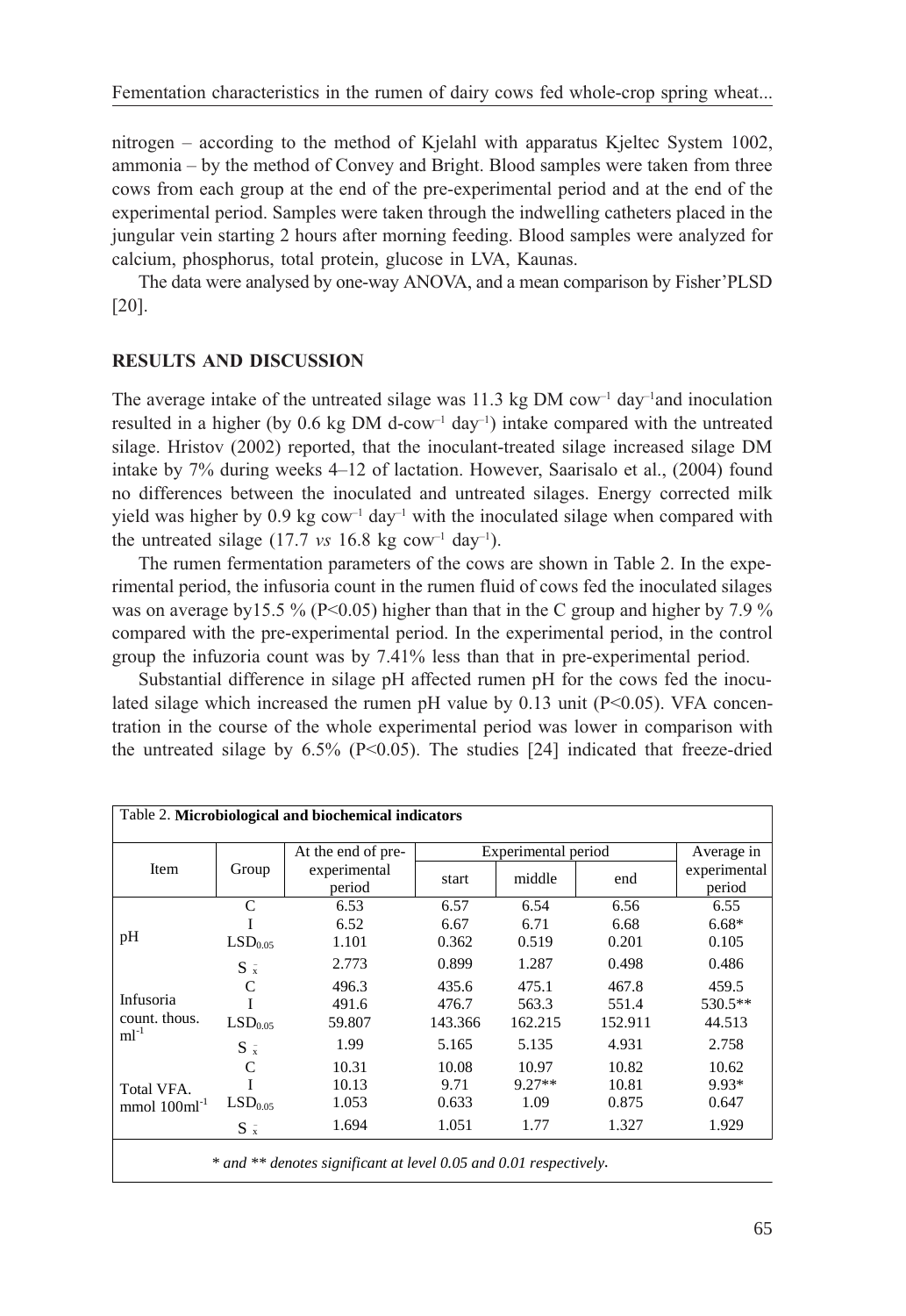cultures of LAB used in silage inoculants survived in rumen fluid; the pH ofstrained rumen fluid treated with LAB cultures was generally higher than that of uninoculated control rumen fluid throughout the 72-to 96-h incubation period.

The proportion of acetic acid and butyric acid was not affected by the diet. However, in the experimental period, the proportion of propionate was by 1.36 % ( $P<0.01$ ) higher with the inoculant, compared to the control. (Table 3). Lactic acid of the silage was probably transformed into propionate in the rumen [6]. The ratio of acetate: butyrate, acetarte: propionate and (acetate + butyrate): propionate in rumen cows fed the inoculated silage were lower by 0.1; 0.21 and 0.24, respectively, compared with the control cows.

| Table 3. Molar proportions of VFA |                                           |                            |                         |                          |                                 |                          |
|-----------------------------------|-------------------------------------------|----------------------------|-------------------------|--------------------------|---------------------------------|--------------------------|
|                                   |                                           | At the end of              | Experimental period     |                          |                                 | Average in               |
| Item                              | Group                                     | pre-experimental<br>period | start                   | middle                   | end                             | experimental<br>period   |
| Acetate                           | $\mathsf{C}$<br>I                         | 64.45<br>64.61             | 63.56<br>60.58          | 61.36<br>60.39           | 58.99<br>60.01                  | 61.31<br>60.32           |
|                                   | LSD <sub>0.05</sub>                       | 2.04                       | 23.434                  | 2.673                    | 10.157                          | 4.189                    |
|                                   | $S\overline{x}$                           | 0.52                       | 6.205                   | 0.722                    | 2.805                           | 2.112                    |
| Propionate                        | $\mathsf{C}$<br>T<br>LSD <sub>0.05</sub>  | 20.68<br>21.19<br>2.103    | 21.63<br>23.39<br>2.786 | 22.38<br>23.51<br>1.718  | 22.06<br>23.26<br>3.161         | 22.02<br>23.38**<br>0.74 |
|                                   | $S\overline{x}$                           | 1.651                      | 2.034                   | 1.231                    | 2.293                           | 1.00                     |
| <b>Butyrate</b>                   | $\mathsf{C}$<br>Ī<br>LSD <sub>0.05</sub>  | 13.81<br>13.73<br>1.795    | 13.81<br>14.27<br>4.168 | 14.90<br>14.88<br>2.193  | 14.85<br>14.80<br>1.018         | 14.52<br>14.65<br>0.769  |
|                                   |                                           | 2.143                      | 4.878                   | 2.42                     | 1.129                           | 1.617                    |
| Acetate:                          | $S_{x}$<br>C<br>T                         | 4.67<br>4.71               | 4.60<br>4.25            | 4.14<br>4.06             | 3.97 <sup>a</sup><br>4.06       | 4.24<br>4.12             |
| <b>Butyrate</b>                   | LSD <sub>0.05</sub>                       | 0.751                      | 0.922                   | 0.645                    | 0.969                           | 0.271                    |
|                                   | $S_{\bar{x}}$                             | 2.633                      | 3.452                   | 2.587                    | 3.965                           | 1.991                    |
| Acetate:<br>Propionate            | $\mathcal{C}$<br>T<br>LSD <sub>0.05</sub> | 3.17<br>$3.04**$<br>0.014  | 2.95<br>2.59<br>1.158   | 2.74<br>2.57<br>0.244    | 2.69<br>$2.58^{a}$<br>0.643     | 2.79<br>2.58<br>0.225    |
|                                   | $S\overline{x}$                           | 0.076                      | 6.873                   | 1.508                    | 4.009                           | 2.573                    |
| $(Acetate +$<br>Butyrate):        | C<br>I<br>LSD <sub>0.05</sub>             | 3.85<br>$3.70*$<br>0.076   | 3.57<br>3.20<br>1.399   | 3.41<br>$3.20*$<br>1.194 | 3.36<br>$3.22^{\rm a}$<br>0.684 | 3.45<br>3.21<br>0.255    |
| Propionate                        | $S\overline{x}$                           | 0.331                      | 6.783                   | 0.964                    | 3.415                           | 2.351                    |
|                                   | C                                         | 1.47                       | 1.57                    | 1.50                     | 1.48                            | 1.52                     |
| Propionate:                       | Ī                                         | 1.54                       | 1.64                    | 1.57                     | 1.57                            | 1.60                     |
| <b>Butyrate</b>                   | LSD <sub>0.05</sub>                       | 0.203                      | 0.648                   | 0.10                     | 0.211                           | 0.107                    |
|                                   | $S\overline{x}$                           | 2.215                      | 6.639                   | 1.071                    | 2.274                           | 2.102                    |
| Isobutyrate                       | $\mathcal{C}$<br>I<br>LSD <sub>0.05</sub> | 0.94<br>1.00<br>0.152      | 1.04<br>1.09<br>1.112   | 1.09<br>1.08<br>0.512    | 1.08<br>1.05<br>0.131           |                          |
|                                   |                                           | 2.572                      | 17.153                  | 7.763                    | 2.028                           |                          |
|                                   | $S\overline{x}$<br>C                      | 1.34                       | 1.52                    | 1.73                     | 1.35                            |                          |
| Isovaleriate                      | Ī<br>LSD <sub>0.05</sub>                  | 1.36<br>0.58               | 1.52<br>0.704           | 1.48<br>0.572            | 1.28<br>0.671                   |                          |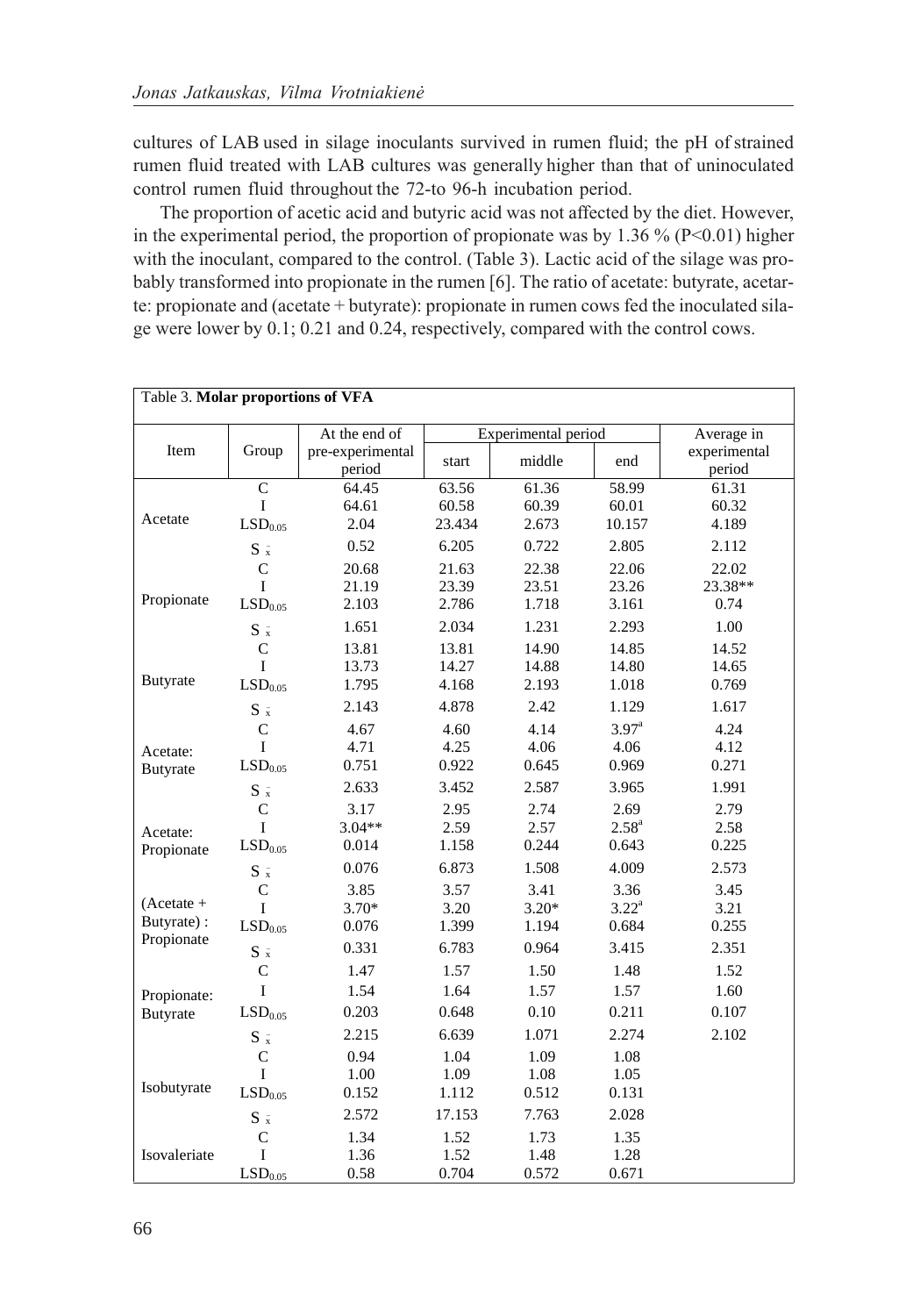|           | $S\overline{x}$     | 7.071 | 7.632 | 5.864 | 8.401 |
|-----------|---------------------|-------|-------|-------|-------|
|           | C                   | 1.42  | 1.55  | 2.30  | 1.83  |
|           |                     | 1.59  | 1.82  | 2.00  | 1.72  |
| Valeriate | LSD <sub>0.05</sub> | 0.32  | 0.357 | 0.662 | 0.245 |
|           | $S\overline{x}$     | 3.487 | 3.477 | 5.057 | 2.269 |
| Capriate  | C                   | 1.00  | 1.06  | 1.10  | 1.02  |
|           |                     | 1.04  | 1.03  | 1.09  | 1.06  |
|           | LSD <sub>0.05</sub> | 0.086 | 0.42  | 0.547 | 0.186 |
|           | $S_{\bar{x}}$       | 1.386 | 6.621 | 8.226 | 2.951 |

Table 3 (continue)

<sup>*a*</sup> denotes significant at level 0.05, in comparison with pre-experimental period.

The content of total nitrogen at the start, middle and end of the experiment was higher with the inoculant than without it 68.23  $\upsilon$ s 66.20 mg 100 ml<sup>-1</sup>, 66.77  $\upsilon$ s 60.47 mg 100 ml<sup>-1</sup>; P<0.05) and 64.73 vs 61.97 mg 100 ml<sup>-1</sup> respectively, while the opposite was observed for ammonia nitrogen  $-11.08$  vs 13.19 mg 100 ml<sup>-1</sup>, 11.54 vs 13.58 mg 100 ml<sup>-1</sup> and 13.29 vs 13.76 mg 100 ml<sup>-1</sup> respectively. In the experimental period in the rumen fluid of cows fed the inoculated silage, the content of total nitrogen and the content of protein nitrogen was on average higher by 3.70 mg 100 ml<sup>-1</sup> ( $P<0.01$ ) and by 5.61 mg 100 ml<sup>-1</sup> (P<0.01) and the content of ammonia nitrogen was lower by 1.54 mg  $100 \text{ ml}^{-1}$  (P<0.05) compared with the control cows (Table 4). Most of the studies comparing the effects of silage fermentation on rumen fermentation pattern suggest that the type of silage has a considerable influence on the ruminal fermentation pattern of typical dairy cows [10,15]. In addition, the differences in fermentation characteristics of silage can affect feed intake and consequently the total nutrient supply [15].

| Item                  | Group               | At the end of<br>pre-experimental<br>period | Experimental period |        |        | Average in<br>experimental |
|-----------------------|---------------------|---------------------------------------------|---------------------|--------|--------|----------------------------|
|                       |                     |                                             | start               | middle | end    | period                     |
| Total                 | C                   | 67.76                                       | 66.20               | 60.47  | 61.97  | 62.88                      |
| nitrogen. mg          |                     | 67.59                                       | 68.23               | 66.77* | 64.73  | 66.58**                    |
| $100 \text{ ml}^{-1}$ | LSD <sub>0.05</sub> | 3.681                                       | 3.495               | 3.998  | 7.387  | 2.072                      |
|                       | $S\overline{x}$     | 0.894                                       | 0.854               | 1.033  | 1.916  | 0.982                      |
| Protein               | C                   | 53.61                                       | 51.52               | 44.74  | 46.01  | 47.43                      |
| nitrogen. mg          |                     | 53.64                                       | 55.78**             | 53.8*  | 49.53  | 53.04**                    |
| $100 \text{ ml}^{-1}$ | LSD <sub>0.05</sub> | 2.385                                       | 1.615               | 6.482  | 11.087 | 2.831                      |
|                       | $S\overline{x}$     | 0.731                                       | 0.495               | 2.162  | 3.814  | 1.728                      |
| Ammonia               | C                   | 12.47                                       | 13.19               | 13.58  | 13.76  | 13.51                      |
| nitrogen. mg          |                     | 12.72                                       | 11.08               | 11.54  | 13.29  | $11.97*$                   |
| $100 \text{ ml}^{-1}$ | LSD <sub>0.05</sub> | 5.534                                       | 2.499               | 4.262  | 1.653  | 1.141                      |
|                       | $S_{\bar{x}}$       | 7.218                                       | 3.384               | 5.588  | 1.972  | 2.728                      |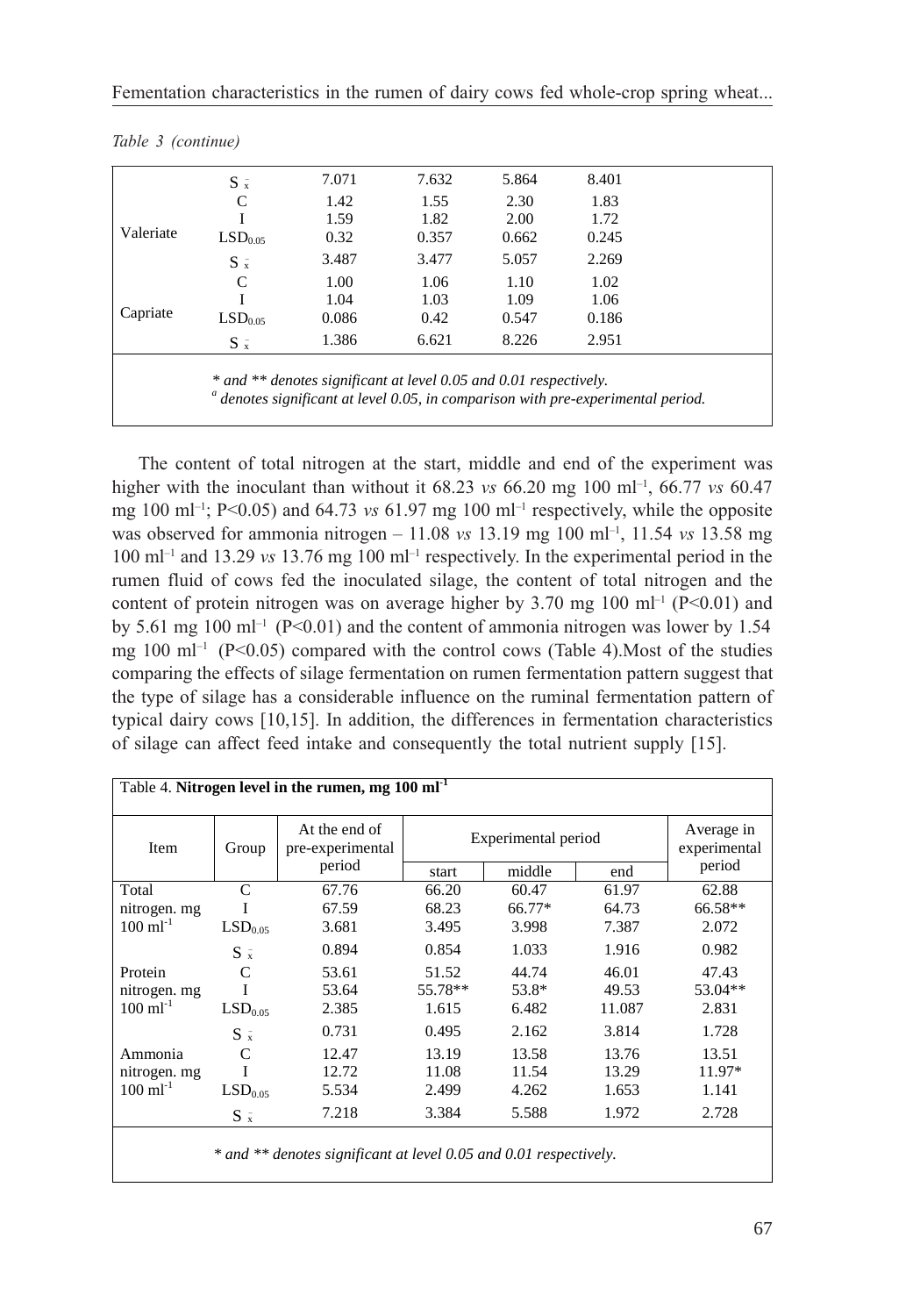| Table 5. Blood profile          |                     |                                |                            |
|---------------------------------|---------------------|--------------------------------|----------------------------|
| Item                            | Group               | End of pre-experimental period | End of experimental period |
|                                 | C                   | 81.36                          | 82.1                       |
|                                 | I                   | 81.31                          | 81.87                      |
| Total protein $g l^{-1}$        | LSD <sub>0.05</sub> | 4.331                          | 4.583                      |
|                                 | $S_{x}$             | 0.875                          | 0.919                      |
|                                 | C                   | 1.60                           | 1.72                       |
|                                 |                     | 1.64                           | 1.75                       |
| Phosphorus mmol l <sup>-1</sup> | LSD <sub>0.05</sub> | 0.41                           | 0.274                      |
|                                 | $S_{x}$             | 4.155                          | 2.592                      |
|                                 | C                   | 2.55                           | 2.55                       |
|                                 | I                   | 2.68                           | 2.74                       |
| Calcium mmol $l^{-1}$           | LSD <sub>0.05</sub> | 0.734                          | 0.39                       |
|                                 | $S_{\bar{x}}$       | 4.608                          | 2.429                      |
|                                 | C                   | 2.10                           | 2.43                       |
|                                 | I                   | 2.05                           | 2.42                       |
| Glucose mmol $\Gamma^1$         | LSD <sub>0.05</sub> | 0.251                          | 0.38                       |
|                                 | $S_{\bar{x}}$       | 1.992                          | 2.577                      |

The analysis of blood samples indicated that the animals in both groups were healthy (Table 5).

### **CONCLUSIONS**

1. The treatment with a homolactic bacteria blend (Lactobacillus plantarum, Pediococcus acidilactici and Lactococcus lactis) improved the fermentation quality of the whole-crop spring wheat silage compared with the untreated one.

2. Rumen fermentation was affected by the type of silage. The inoculated silage with the increased amount of lactic acid increased the proportion of propionate in the rumen.

3. The inoculated silage significantly increased the content of total nitrogen and the content of protein nitrogen and significantly decreased the content of ammonia nitrogen.

4. The results obtained in the experiment indicate that the changes in the rumen fermentation of the cows fed the inoculated silage positively affected milk yield.

## References

- 1. Association of official analytical chemists (AOAC) International. Official Methods of Analysis. 1995. Vol. 2. Association of Analytical Communities, 481 North Frederic Avenue, Suite 500, Gaithersburg, Maryland 20877-2417 USA.
- 2. Hristov A. N., McAllister T. A. Effect of inoculants on whole-crop barley silage fermentation and dry matter disappearance in situ. Journal of Animal Science. 2002. Vol. 80. P. 510–516.
- 3. Harrison J. H., Soderlund S. D., Loney K. A. Effect of inoculation rate of selected strains of lactic acid bacteria on fermentation and in vitro digestibility of grass-legume forage. Journal of Dairy Science.1989. Vol. 72. P. 2421-2426.
- 4. Ely L. O., Sudweeks E. M., Moon N. J. Inoculation with Lactobacillus plantarum of alfalfa, corn, sorghum, and wheat silages. Journal of Dairy Science. 1981. Vol. 64. P. 2378-2387.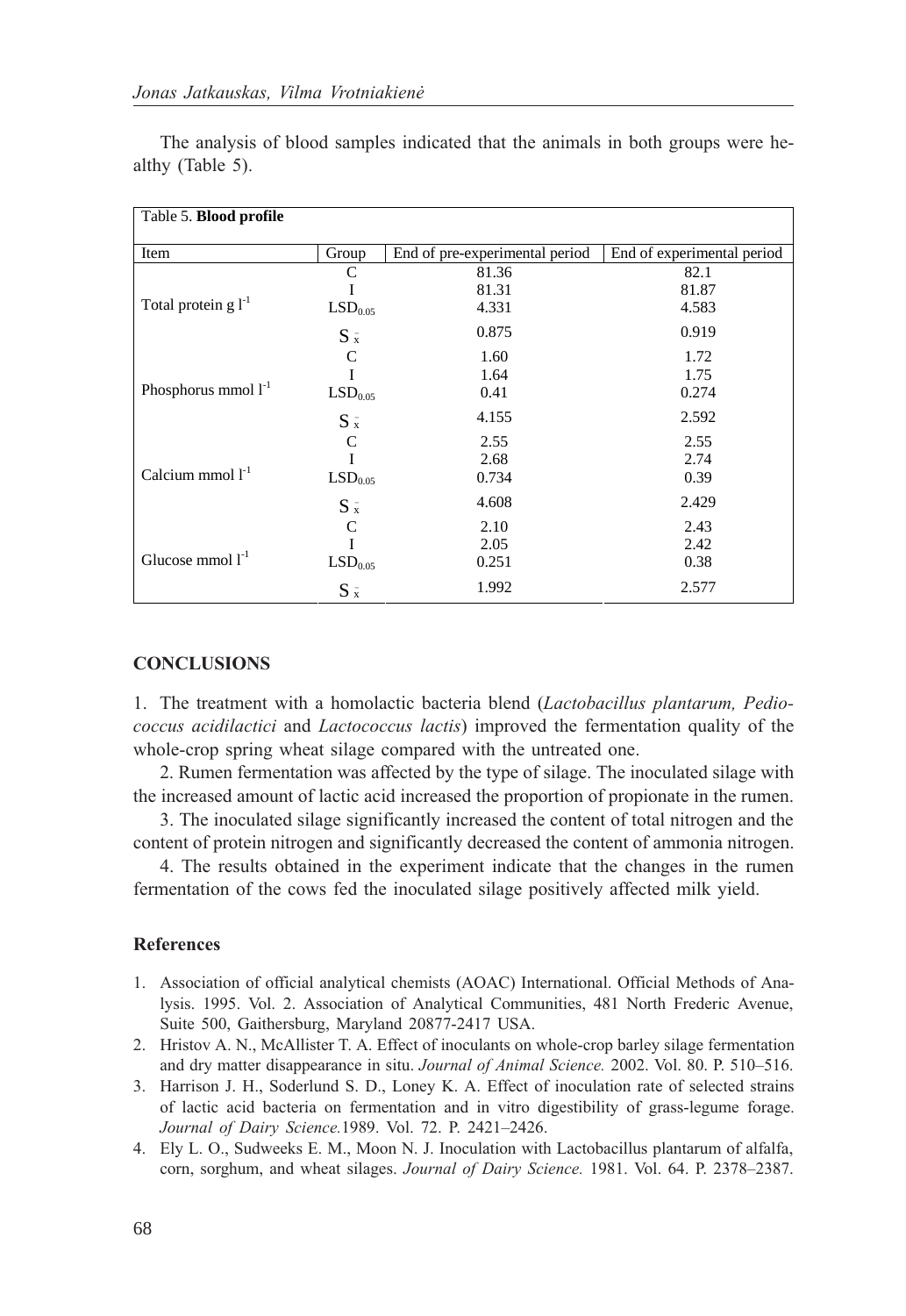- 5. Fuller R. Probiotics in man and animals. Journal of Applied Bacteriology. 1989. Vol. 66. P. 365-378.
- 6. Jaakola S., Huhtanen P. Rumen fermentation and microbial protein sythesis in cattle given increasing levels of lactic acid with grass silage based diets. The Journal of Agricultural Science. 1992. Vol. 119. P. 411-418.
- 7. Keady T. W. J., Steen W. J., Kilpatrik D. J., Mayne C. S. Effects of inoculant treatment on silage fermentation, digestibility and intake by growing cattle. Grass and Forage Science. 1994. Vol. 49. P. 284-294.
- 8. Keady T. W. J., Steen W. J. Effects of treating low dry matter grass with a bacterial inoculant on the intake and performance of beef cattle, and studies of its mode of action. I. Grass and Forage Science. 1994. Vol. 49. P. 438-446.
- 9. Keady T. W. J., Steen W. J. The effects of treating low dry matter, low digestibility grass with a bacterial inoculant on the intake and performance of beef cattle, and studies of its mode of action. II. Grass and Forage Science. 1995. Vol. 50. P. 217-226.
- 10. Keady T. W. J., Steen W. J. Effects of applying a bacterial inoculant to silage immediately before feeding on silage intake, digestibility, degradability and rumen volatile fatty acids concentrations in growing beef cattle. Grass and Forage Science. 1996. Vol. 51. P. 155-162.
- 11. Khutia A., Chaudhary L. C. Performance of male crossbred calves as influenced by substitution of grain by wheat bran and the addition of lactic acid bacteria to diet. Asian-Australian Journal of Animal Sciences. 2002. No. 15. P. 188-194.
- 12. Kung Jr. L., Stokes M. R., Lin C. J. Silage additives. Silage Science and Technology. 2003. P. 305-360.
- 13. Malik R., Sharma D. D. In vitro evaluation of different probiotics as feed supplement. Indian Journal of Dairy Science. 1998. Vol. 51. P. 357-362.
- 14. McDonald P., Henderson A. R., Heron S. J. E. The Biochemistry of Silage, 2nd, Chalcombe Publications. 1991. UK, 340 p.
- 15. Miettinen H. Effects of nutrient supply, especially volatile fatty acids on blood metabolites, mammary nutrient metabolism and milk production of dairy cows: Academic Dissertation / Department of Animal Science, University of Helsinki. Helsinki, 1997. 290 p.
- 16. Muck R. E. The role of silage additives in making high quality silage. Silage Production from Feed to Animal. 1993. 67. P. 106-116.
- 17. Muller T., Behrendt U., Muller M. Antagonistic activity in plant-associated lactic acid bacteria. Microbiological Research. 1996. Vol. 151. P. 63-70.
- 18. Saarisalo E., Skytta E., Jaakkola S. Effects of wilted grass silages varying in fermentation quality on rumen fermentation of dairy cows. Journal of Animal and Feed Science. 2004. Vol. 13, Suppl 1. P. 199-202.
- 19. Salawu M. B., Warren E. H., Adesogan A. T. Fermentation characteristics, aerobic stability and ruminal degradation of ensiled pea/wheat bi-crop forages treated with two microbial inoculants, formic acid or quebracho tannins. Journal of the Science of Food and Agriculture. 2001. Vol. 81. P. 1263-1268.
- 20. Snedecor G. W., Cochran W. G. Statistical Methods. Iowa, 1989.
- 21. Vandenbergh P.A. Lactic acid bacteria, their metabolic products and interference with microbial growth. FEMS Microbiological Reviews. 1993. Vol. 12. P. 221-238.
- 22. Weinberg Z. G., Muck R. E., Weimer P. J. The survival of silage inoculant lactic acid bacteria in rumen fluid. Journal of Applied Microbiology. 2003. Vol. 94. P. 1066-1071.
- 23. Weinberg Z. G., Shatz O., Chen Y., Yosef E., Nikbahat M., Ben-Ghedalia D., Miron J. Effect of lactic acid bacteria inoculants on in vitro digestibility of wheat and corn silages. Journal of Dairy Science. 2007. Vol. 90. P. 4754-4762.
- 24. Weinberg Z. G., Muck R. E., Weimer P. I., Chen, Gamburg M. Lactic acid bacteria used in inoculants for silage as probiotics for ruminants. Applied Biochemistry and Biotechnology. 2004. Vol. 118. No. 1-3. P. 394.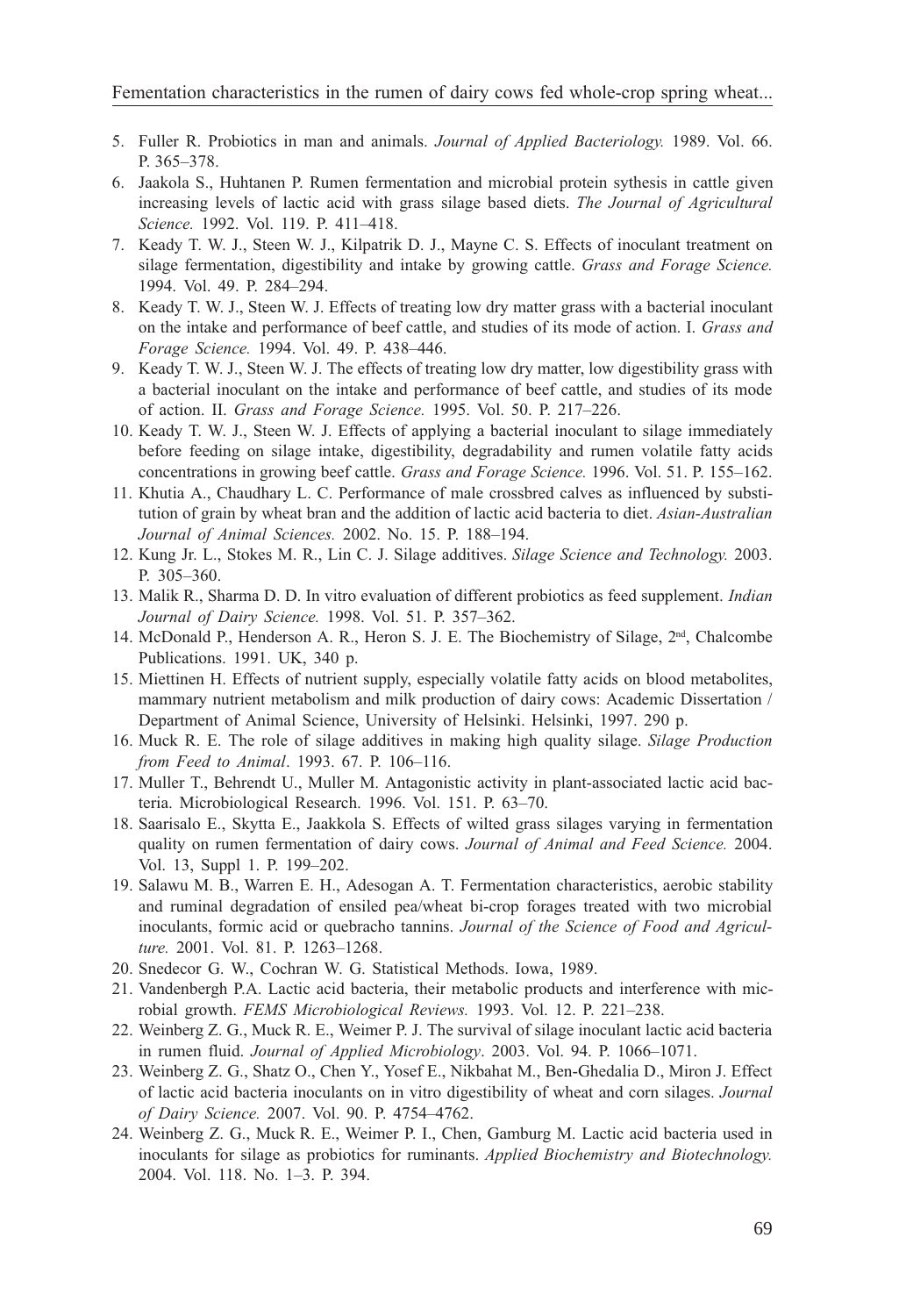ISSN 1392-6144 Gyvulininkystė: Mokslo darbai. 2009. 54. P. 62-71

UDK 636.2.084

# MELŽIAMŲ KARVIŲ, ŠERTŲ VASARINIŲ KVIEČIŲ VEGETACINĖS MASĖS SILOSU SU PIENO RŪGŠTIES BAKTERIJU PRIEDU, DIDŽIOJO PRIESKRANDŽIO FERMENTACIJOS RODIKLIAI

## Jonas Jatkauskas<sup>1</sup>, Vilma Vrotniakienė

Lietuvos veterinarijos akademijos Gyvulininkystës institutas, R. Þebenkos g. 12, LT-82317 Baisogala, Radviliðkio r.

#### Santrauka

LVA Gyvulininkystės institute atliktas bandymas su 10-čia Lietuvos juodmargių veislės melžiamø karviø, siekiant nustatyti vasariniø kvieèiø vegetacinës masës siloso, pagaminto su pieno rūgštį produkuojančių bakterijų mišiniu, įtaką jų didžiojo prieskrandžio fermentacijos rodikliams. Vasarinių kviečių vegetacinė masė, turinti 436 g kg<sup>-1</sup> SM ir grūdams esant vaškinėje brandoje, buvo silosuojama ritiniuose. Silosas buvo pagaminta be jokių priedų (C) arba su bakterijų mišinio (Lactobacillus plantarum, Pediococcus acidilactici ir Lactococcus lactis) priedu, įterpiant  $5 \times 10^5$  ksv g<sup>-1</sup> žalios masės (I). Dešimt melžiamų karvių, suskirstytų į dvi analogines grupes, 92 dienas iki soties buvo ðertos silosu, pagamintu su bakterijø miðinio priedu (grupë I) arba jprastai užraugtu silosu (grupė C). Papildomai karvėms buvo sušeriama po 280 g 1 kg pieno kombinuotųjų pašarų.

Karvių, šertų silosu su bakterijų priedu, didžiajame prieskrandyje infuzorijų buvo 15,5 % daugiau (P<0.01) negu šertų silosu be priedų. Inokuliuotas silosas didžiojo prieskrandžio turinio pH padidino 0,13 vieneto (P<0,05), 6,5 % sumažino bendra lakių riebalų rūgščių kiekį ir 1,36 procentiniais vienetais padidino (P<0,01) propiono rûgðties kieká. Silosas su bakterijø priedu turėjo teigiamą įtaką baltymų sintezei didžiajame prieskrandyje, nes baltyminio azoto ir bendro azoto buvo rasta atitinkamai 5,61 ir 3,7 mg 100 ml<sup>-1</sup> daugiau, lyginant su karvėmis, šertomis silosu be priedo. Amoniakinio azoto mažiau buvo didžiajame priskrandyje karvių, šertų silosu su bakterijų priedu. Kraujo tyrimai parodė, kad abiejų grupių karvės buvo sveikos.

Raktažodžiai: silosas, didžiojo prieskrandžio turinys, infuzorijos, lakios riebalų rūgštys, azotas, kraujas

<sup>&</sup>lt;sup>1</sup> Corresponding author. Tel. +370 422 65383, e-mail: pts@lgi.lt